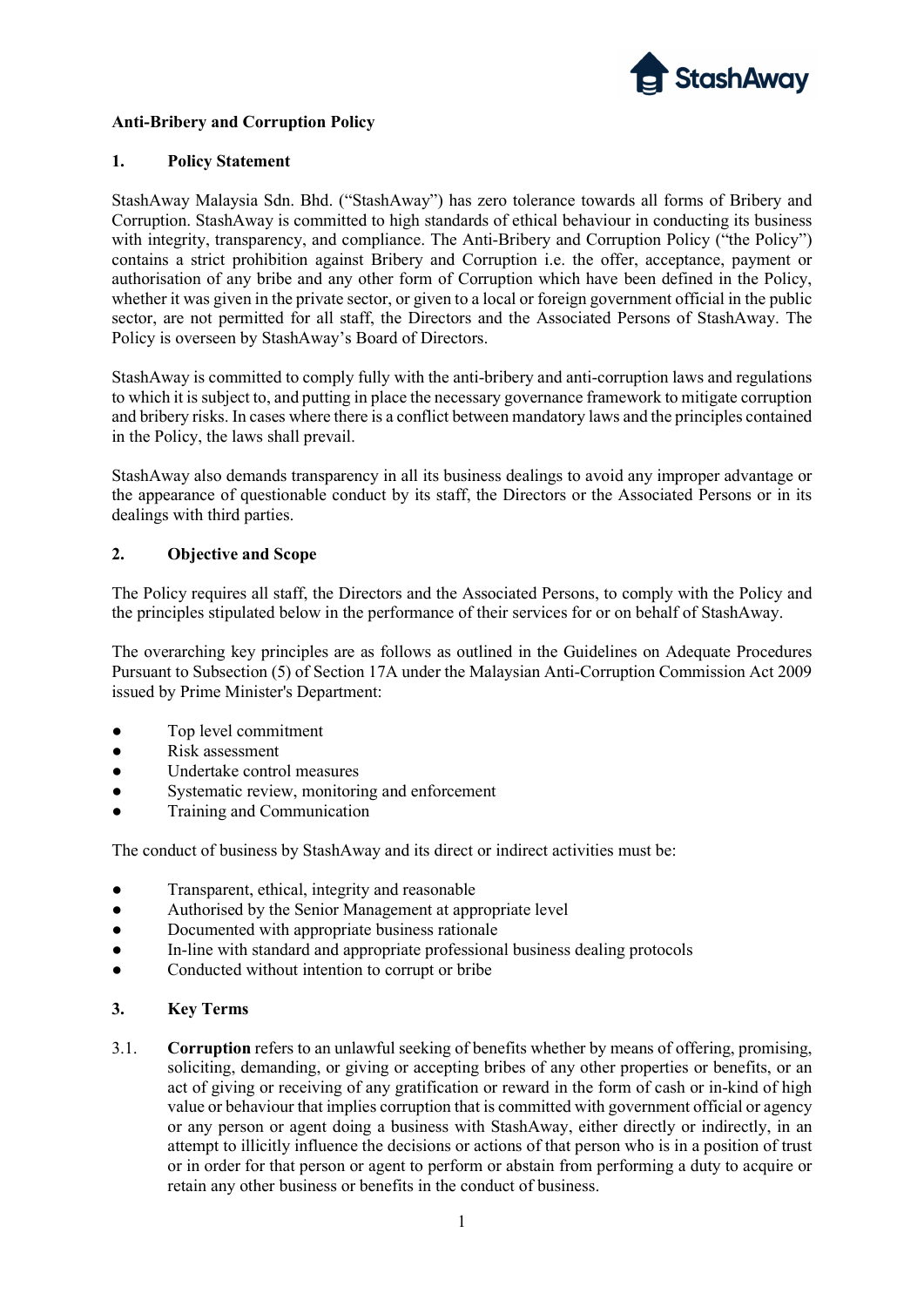- 3.2. Bribery refers to the giving or offering of a bribe, which can take shape in the form of gifts inkind, discount offers, votes, services (including sex), job position/placement, loan and many other forms of payment for payments and purchases.
- 3.3. Associated Person means the director, partner or employee or person who performs or has performed services for or on behalf of StashAway.
- 3.4. Facilitation fee(s) are small bribes / payments made to induce officials to perform or speed up the performance of routine functions or services that they are otherwise obligated to perform under duty in their official capacity.

## 3.5. Gratification means:

- (a) money, donation, gift, loan, fee, reward, valuable security, property or interest in property being property of any description whether movable or immovable, financial benefit, or any other similar advantage;
- (b) any office, dignity, employment, contract of employment or services, and agreement to give employment or render services in any capacity;
- (c) any payment, release, discharge or liquidation of any loan, obligation or other liability, whether in whole or in part;
- (d) any valuable consideration of any kind, any discount, commission, rebate, bonus, deduction or percentage;
- (e) any forbearance to demand any money or money's worth or valuable thing;
- (f) any other service or favour of any description, including protection from any penalty or disability incurred or apprehended or from any action or proceedings of a disciplinary, civil or criminal nature, whether or not already instituted, and including the exercise or the forbearance from the exercise of any right or any official power or duty; and
- (g) any offer, undertaking or promise, whether conditional or unconditional, of any gratification within the meaning of any of the preceding paragraphs 3.5(a) to (f).

### 4. Roles and Responsibility

- 4.1. All staff, the Directors and the Associated Persons must not participate in or facilitate any Bribery and Corruption activity whether it is coupled with elements of abuse of power, breach of trust, collusion, embezzlement, extortion, fraud or money laundering.
- 4.2. The Board of Directors of StashAway is responsible for the establishment of the appropriate governance framework to ensure compliance with the Policy and all associated procedures. The Board of Directors may assign necessary resources such as the internal audit function to review the anti-Bribery and anti-Corruption compliance matters.
- 4.3. The Compliance team shall:
	- (a) oversee the implementation of compliance controls related to the Policy and leading the design and provision of anti-Bribery and anti-Corruption communications and training;
	- (b) provide advice and guidance on the Policy, including issues relating to Bribery and Corruption and Gratification;
	- (c) take appropriate steps to ensure that adequate and periodic monitoring, measurements, analysis and evaluation of the Policy are performed;
	- (d) conduct periodic risk assessments to identify Bribery and Corruption risks that potentially affect StashAway. The Compliance team may engage all staff, the Directors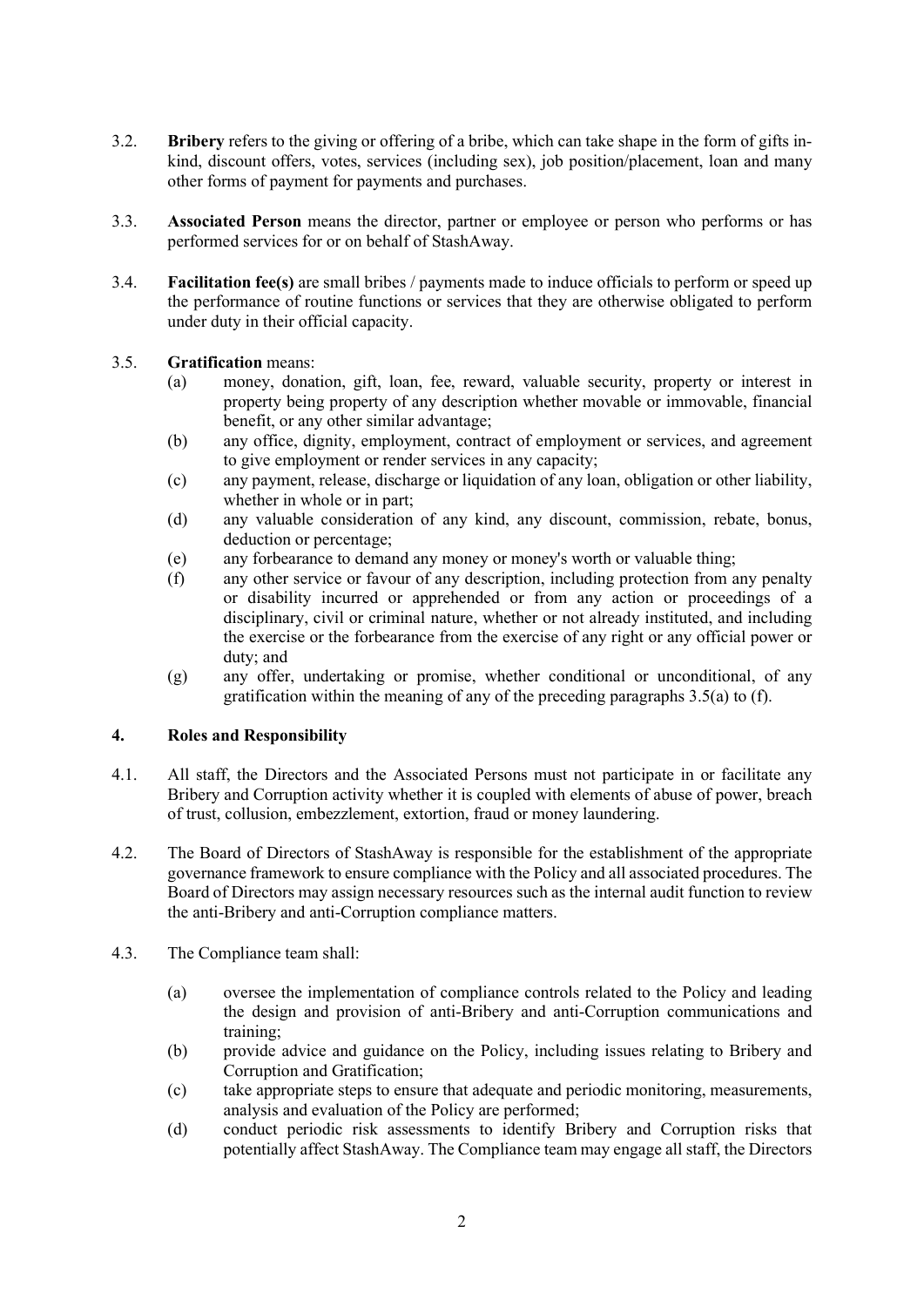and the Associated Persons, prepare the ground for the risk assessment process, gather information, identify and evaluate the risk, as it deems fit;

- (e) implement and oversee routine anti-Bribery and anti-Corruption measures as deemed appropriate to safeguard StashAway against potential exposure and liabilities, including where necessary, undertaking ad-hoc measures deemed required based on requirements from time to time; and
- (f) provide periodic reports and presentations on the Policy directly to the Board of Directors.
- 4.4. All staff, the Directors and the Associated Persons of StashAway are required to carry out the following responsibilities and obligations relating to StashAway's Anti-Bribery and Anti-Corruption stance:
	- (a) be familiar with applicable requirements of the Policy;
	- (b) the Associated Persons shall have adequate anti-Bribery and anti-Corruption controls in place;
	- (c) promptly record all transactions and payments accurately with reasonable detail and supported by documents which can be cross-referenced;
	- (d) ask the Compliance team if any question about the Policy arises or if there is a lack of clarity about the required action in a particular situation;
	- (e) always raise suspicious transactions and other indicators of Bribery and Corruption to the supervisor and/or Compliance team;
	- (f) promptly report violations or suspected violations in accordance with Item 5 of the Policy;
	- (g) not to misuse their position or StashAway's name for personal advantage.
- 4.5. StashAway shall keep financial records in line with applicable laws, regulations as well as accounting and reporting principles, where applicable, and has appropriate internal controls in place which will evidence any business reasons for making payments, including payments to the Associated Persons. No accounts must be kept "off-book" to facilitate or conceal improper payments, and false or deceptive entries into books and records are strictly prohibited. In respect of paragraph 4.4(c) above, all staff and the Directors must provide to the Compliance team all written records.

# 5. Reporting on Violation

- 5.1. Any staff, Directors or the Associated Person of StashAway who has knowledge of any activity that violates or that is likely to violate the Policy must promptly report the activity (even where the activity in question has stopped) to his/her supervisor and/or the Compliance team. If a report is made anonymously, sufficient information must be provided to support investigations into the matter. StashAway's Whistleblowing - Reporting & Investigations Procedure serves as a point of reference for the reporting and handling of such matters.
- 5.2. All staff, the Directors and the Associated Persons of StashAway may disclose the information confidentially via email: whistleblowing@stashaway.com

Alternatively, any reporting on violation can be made directly to the Compliance Officer by submitting the report in a sealed envelope marked "Confidential" addressed to the Compliance Officer.

5.3. Anonymous reports are not encouraged as any follow up to ascertain the facts or to obtain further information for investigation purposes would be difficult. Although StashAway is not expected to address any anonymous allegations, StashAway may, however, consider investigating an anonymous allegation after having considered the following: (a) the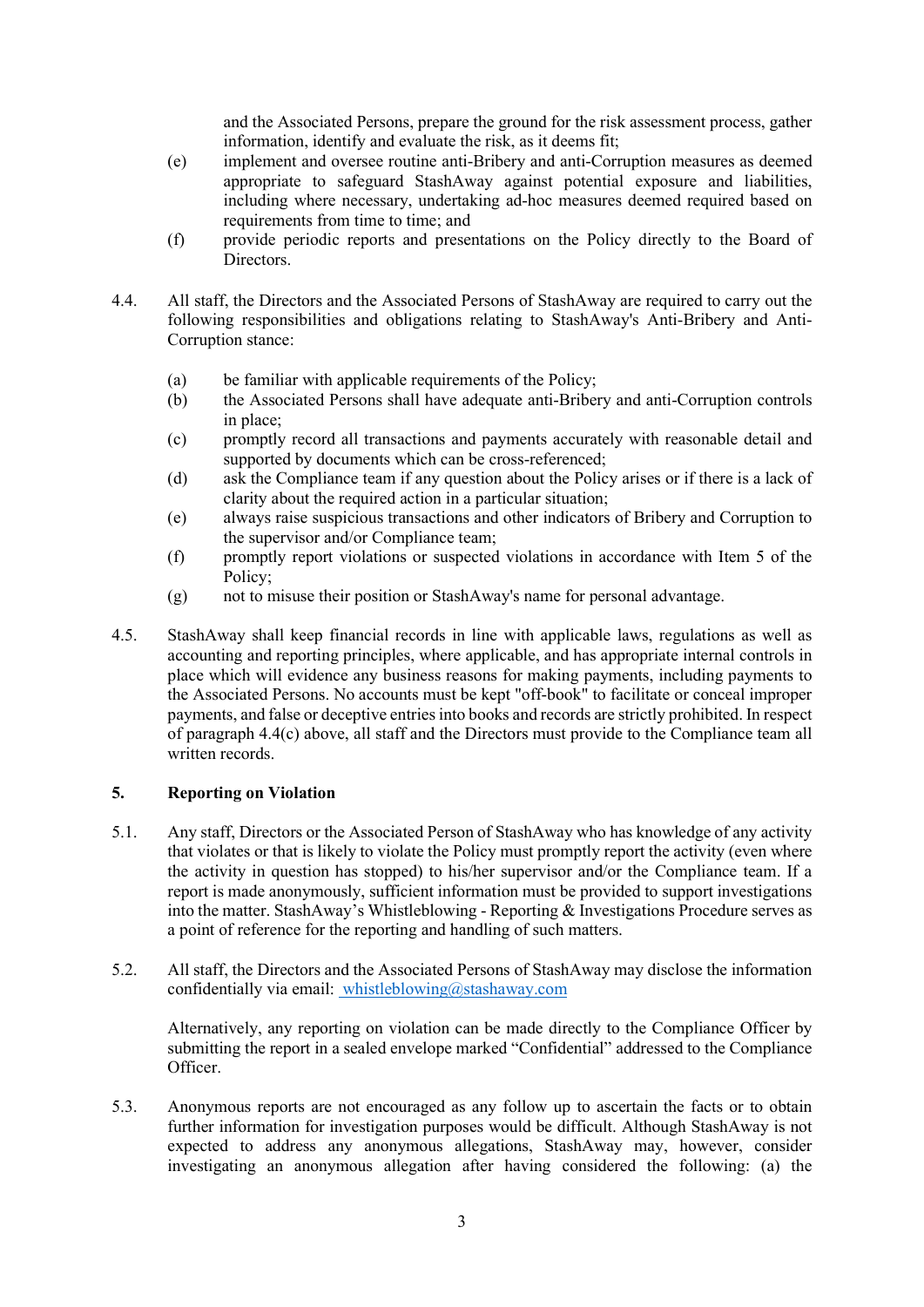seriousness of the concern; (b) the credibility of the concern; and (c) the likelihood of confirming the concern from credible sources.

- 5.4. StashAway is committed to make all reasonable efforts to maintain the confidentiality of the information relating to the whistle-blower, in particular his/her identity. However, there may be circumstances, during the course of the investigation where it is necessary to disclose the identity of the whistle-blower. If such circumstances exist, the Compliance Officer shall endeavour to inform the whistle-blower that his/her identity is likely to be disclosed and to obtain his/her consent for the said disclosure. Any person who obtains the information of the whistle-blower shall not disclose any part of such information.
- 5.5. Subject to Paragraph 5.6, any staff or Director who makes a report of violation may be subject to unfair dismissal, victimisation, demotion, suspension, intimidation or harassment, discrimination, any action causing injury, loss or damage or any other retaliatory action ("Detrimental Action") by StashAway. Any report of violation, even if it is not subsequently confirmed by an investigation shall be eligible for protection under this Policy.
- 5.6. A staff or a Director who has lodged a report may not avail him/herself to the protection against Detrimental Action in the following circumstances:
	- (a) if the report of violation is not made in good faith;
	- (b) if he/she has participated in the violation reported; or
	- (c) the report is made solely or substantially with the motive of avoiding dismissal or other disciplinary action;
- 5.7. The element of good faith shall be deemed to be lacking when:
	- (a) the person does not have personal knowledge or a factual basis for the report of violation;
	- (b) where the person knew or reasonably should have known that the report or any of its contents are false;
	- (c) where the report is frivolous or vexatious; or
	- (d) there are any other circumstances that indicate that the report has been made with malicious intent, ulterior motive or for personal gain.
- 5.8. StashAway does not in any way guarantee nor has any power to provide any immunity from proceedings or prosecution.

### 6. Facilitation fee(s) and bribe

- 6.1. StashAway will not pay any Facilitation fee(s).
- 6.2. If any of the staff, the Directors or the Associated Persons receives a request to make a payment of Facilitation fee(s) on behalf of StashAway, he/she should be cautious and:
	- (a) consider the purpose of such payment and whether the payment amount is reasonable for those goods or services;
	- (b) consider whether the requirement for the fee is displayed, stated or provided in any source;
	- (c) take detailed notes of conversations or correspondence of such request;
	- (d) keep any papers or documents given for such request;
	- (e) record any request in writing to corroborate the demand of a payment; and
	- (f) request a receipt that describes the purpose of payment.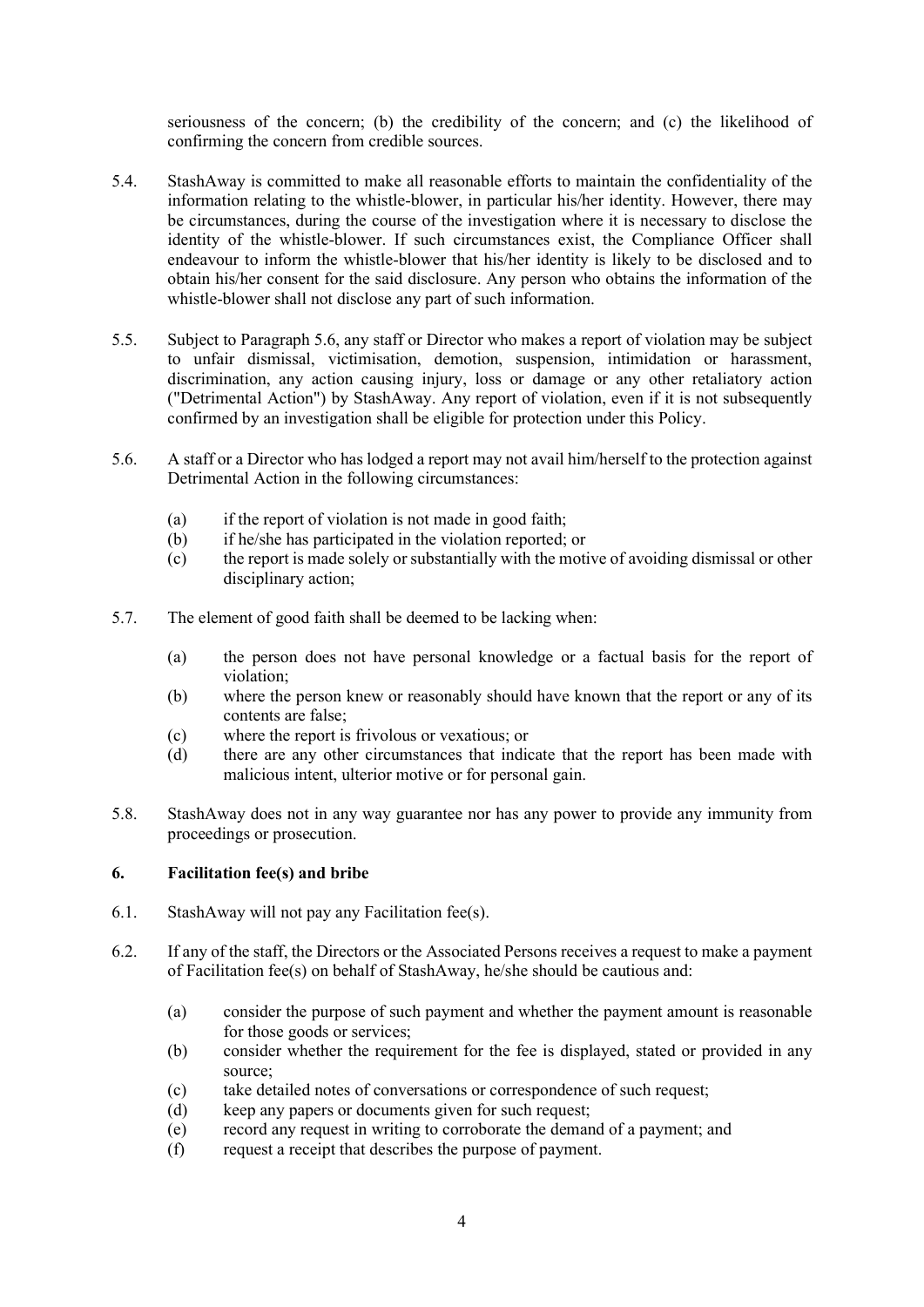If having any enquiries, concerns or questions relating to such payment, he/she should report it to the supervisor and/or the Compliance team.

6.3. All staff, the Directors or the Associated Persons shall avoid any activities that may lead to Bribery or convey that StashAway pays or accepts a Facilitation fee.

# 7. Political Contributions

- 7.1. StashAway recognises that staff, the Directors or the Associated Persons may be active in the political process.
- 7.2. Any political contribution made by a given staff, the Director or the Associated Person will solely be a representation of the staff's, the Director's or the Associated Person's personal political beliefs and should never be construed as contribution made on behalf of StashAway. The political contribution made by the staff, the Director or the Associated Person shall not come with any expectation of any specific favour or improper advantages from the intended recipients; and shall not affect the independent business judgement of the intended recipients.
- 7.3. StashAway does not harbour any intention to contribute to political parties and their causes. StashAway must not make or offer monetary or in-kind political contributions to any political parties, political party officials or candidates for political office.

## 8. Charitable Contributions, Sponsorship, Gifts and Hospitality

The gifting of charitable contributions, gifting/receipt of sponsorships or offering, giving, or receiving of gifts or hospitality must be transparent and lawful, and must be governed in accordance with the Policy. It shall be ensured that the charitable contribution, sponsorship, gifts or hospitality:

- (a) are given as an act of appreciation for a bona fide purpose;
- (b) are not used as a subterfuge for Bribery;
- (c) are limited, customary and lawful under the circumstances;
- (d) do not have or are perceived to have any effect on actions or decisions;
- (e) do not come with any expectation of any specific favour or improper advantages from the intended recipients;
- (f) do not affect the independent business judgement of the intended recipients;
- (g) are given or received in an open and transparent manner;
- (h) is not disproportionate to the nature or occasion;
- (i) where applicable, conform with the recipient's rules or code of conduct on anti-Bribery and anti-Corruption; and
- (j) do not constitute a conflict with the interests of or duties owed to StashAway or StashAway's clients.

# 9. Conflict of Interests

Conflicts of interest arise where a person's interest can be considered to have potential interference or compromise with objectivity in performing duties or exercising judgement for or on behalf of StashAway. For example, a possible conflict of interest may arise when a person:

- takes up a position or is a key personnel of another organisation or entities that would compromise his or her duty to the existing employer;
- recruits a family member, relative or friend in order to secure a business advantage;
- has a financial interest and possess controlling rights in an Associated Person, competitor or clients when the person is involved in StashAway's decision making relating to, or of relevance, to the Associated Person, competitor or clients;